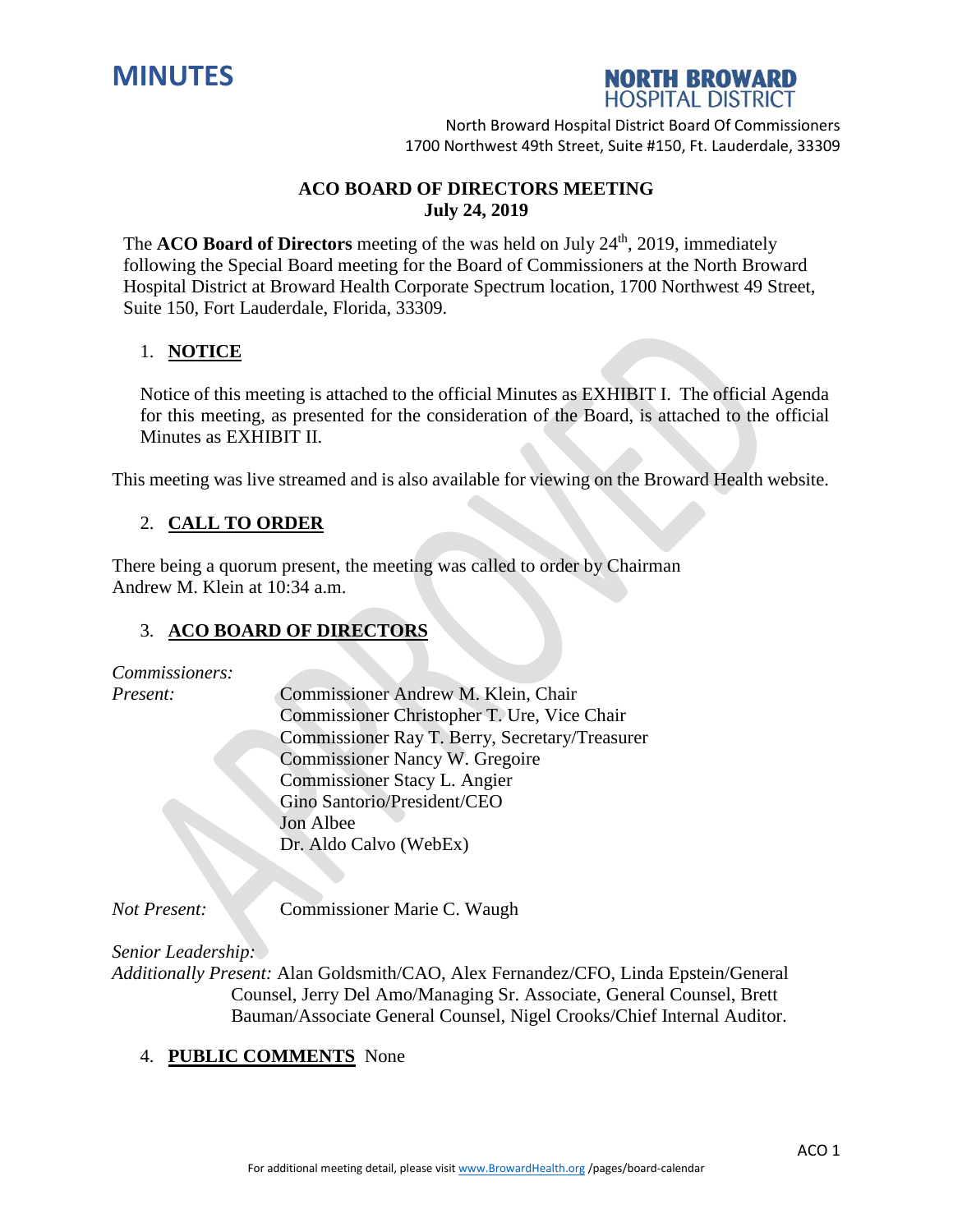



North Broward Hospital District Board Of Commissioners 1700 Northwest 49th Street, Suite #150, Ft. Lauderdale, 33309

#### 5. **TOPIC OF DISCUSSION**

5.1. Board of Directors for Broward Health ACO Services, Inc. approval of Governing **Documents** 

5.1.1. Approval of Amended and Restated Articles of Incorporation

Mr. Sprada presented the Board of Director's amended and restated Articles of Incorporation:

Mr. Sprada listed proposed revisions to the articles of incorporation in greater detail.

It was recommended that an additional correction be made to the proposed Articles of Incorporation, which were the following; grammatical error on page 3, article 9, replacing the word shall with may.

**MOTION** It was *moved* by Commissioner Gregoire, *seconded* by Commissioner Ure, to:

## **APPROVE THE RECOMMENDED CHANGES TO THE ARTICLES OF INCORPORATION OF BROWARD HEALTH ACO SERVICES, INC.**

Motion *carried* unanimously.

5.1.2. Approval of Amended and Restated Bylaws

Mr. Sprada presented the Board of Director's amended and restated bylaws, detailing modifications to the language within certain sections.

Mr. Sprada confirmed that any conflicts between the Articles of Incorporation and the Bylaws were corrected through the revisions.

**MOTION** It was *moved* by Commissioner Berry, *seconded* by Commissioner Gregoire, to:

## **APPROVE THE RECOMMENDED REVISIONS AND RESTATED BYLAWS.**

Motion *carried* unanimously.

5.1.3. Approval of appointments to Broward Health ACO Services, Inc. Board of **Directors** 

Mr. Sprada presented the recommended appointment of officers:

- Gino Santorio President/CEO of Broward Health
- Dr. Aldo Calvo Physician Member
	-
- Dr. Avinash Persad Physician Member
- Dr. Husman Khan Physician Member